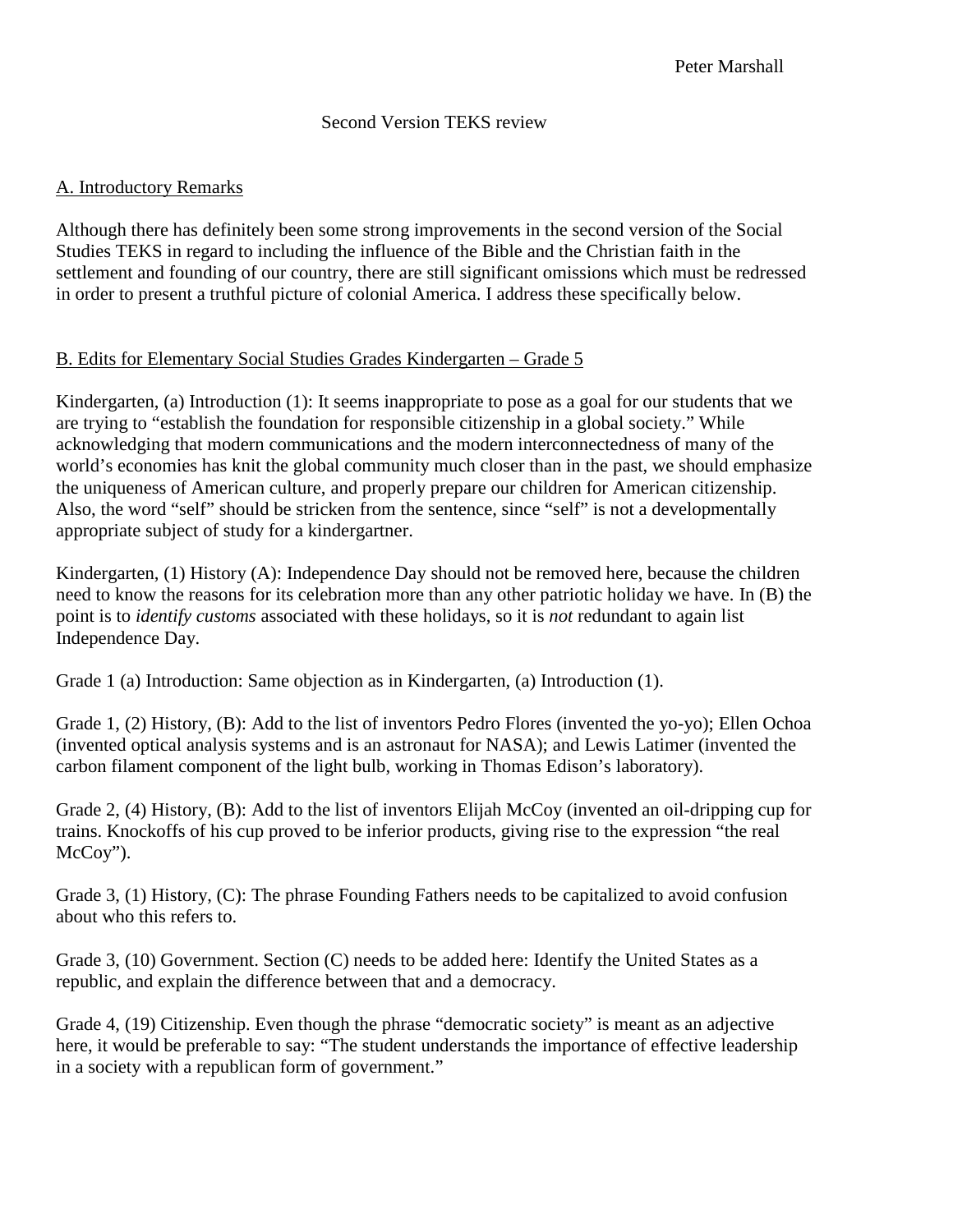Grade 5, Introduction. Same phrase as in the above Grade 4, (19) Citizenship, needs to occur here.

Grade 5, (2) History. This section needs an additional subsection (A): "Describe way in which the First Great Awakening unified the colonies, and its impact on the movement for independence."

The Great Awakening forged a commonality among the colonies, and helped to create a national identity among the colonists as Americans. The leveling effect of the Gospel preaching – that every individual, no matter what his or her station might be in society, had equal value in God's sight – created a revulsion against the superior attitudes of British aristocracy and a revolt against British tyranny.

Grade 5, (3) History. (B): In addition to Madison and Sherman other men who had a hand in shaping the Constitution need to become familiar to the students: James Wilson, George Mason, Luther Martin, Charles Pinckney, George Mason, Elbridge Gerry, Edmund Randolph, etc. An indelible impression was made upon me in Grade 8 when my Social Studies teacher assigned two Constitutional Convention delegates to each of us, and then we role-played the formation of the U.S. Constitution. A brilliant way to teach it that I have never forgotten.

Grade 4, (4) History. This section needs an added subsection (A): "Describe the social impact on American society of the Second Great Awakening." The point here is that every reform movement in the  $19<sup>th</sup>$  century (for example: prison reform, the first ministries to the deaf and the blind, the temperance movement, the anti-slavery movement, and the women's movement) was founded by Christian believers, who had come to faith during this lasting and sweeping religious revival.

Grade 5, (1) History. (B): While Anne Hutchinson is a favorite of modern feminists, she simply is not sufficiently "significant" to deserve inclusion with William Bradford, John Smith, William Penn, and Roger Williams. She should be omitted from this listing.

Grade 5, (5) History. (C): The inclusion of more names in this subsection satisfies my objection to the earlier version that paired Cesar Chavez with Ben Franklin. This list is much more acceptable.

Grade 5, (19) Citizenship. Instead of having the introductory sentence read: ". . . the importance of effective leadership in a democratic republic," it would be far less confusing to delete the word "democratic." So it would read: "leadership in a republic."

Grade 8, (1) History. (C): A serious omission here in this list of dates is 1628-30 – the arrival of the Puritans in Massachusetts, and the establishment of the Massachusetts Bay Colony.

Grade 8, (2) History. (B): The sentence should read: "Compare political, economic, religious, and social reasons for establishment of the 13 colonies." Again, omitting the religious motivations for the settlement of the Pilgrims and Puritans in New England, William Penn's Quakers in Pennsylvania, the Moravians in the Carolinas, and others, renders accurate teaching of American history impossible.

Grade 8, (3) History. (C): An easy way to respond to the comments about this SE being redundant compared to 8.3A is to modify 8.3A to read: "Explain the reasons, including the religious ones,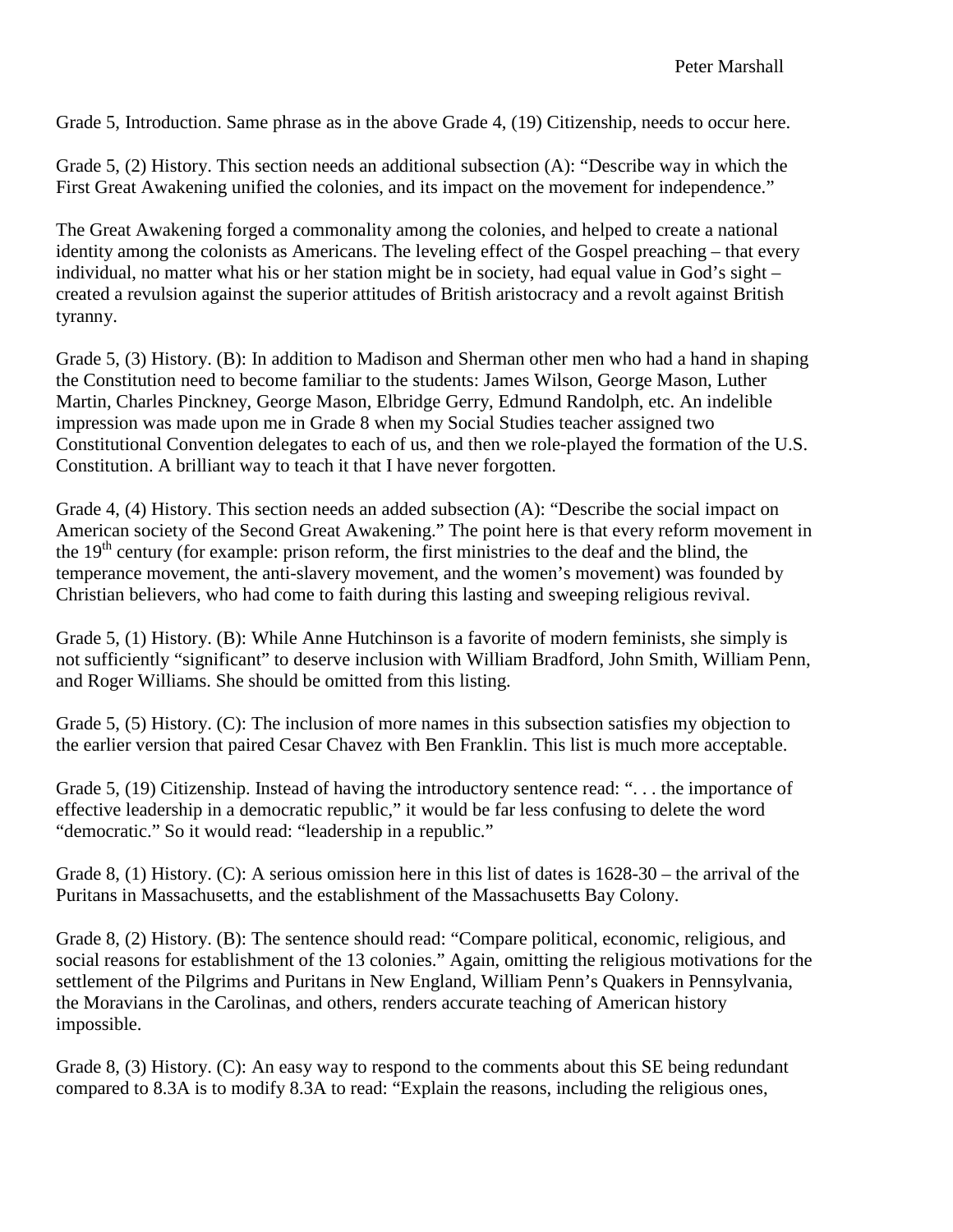for the growth of representative government and institutions during the colonial period."

Grade 8, (4) History. (A): Here again, in the beginning of this section a new subsection needs to be added which reads: "Describe way in which the First Great Awakening unified the colonies, and its impact as one of the causes of the American Revolution."

Grade 8, (4) History. (B): To this list of individuals I would like to add Mercy Otis Warren, a close friend of Abigail Adams, the sister of Patriot orator James Otis, in her own right a strong Patriot leader in Massachusetts, and one of the first historians of the American Revolution.

Grade 8, (7) History. (D): There is a glaring omission in this list of those who played important roles in the Congressional conflicts prior to the Civil War: John Quincy Adams. The solitary struggle of this former President against the slavocracy Representatives of the House is one of America's greatest stories of heroism and courage.

Grade 8, (25) Culture: I suggest that there should be a new subsection at the head of this section: (A): "understand the religious motivations for the reform movements and the creation of benevolent societies in the first half of the  $19<sup>th</sup>$  century, including the belief that all people are created in the image of God, and therefore have equal worth and dignity."

Grade 8, (25) Culture. (B): To this list of reform movements should be added "ministry to the deaf and blind."

# World History Studies

(1) History. (E): I find the wording confusing and misleading here. It is not clear whether "the Renaissance and its impact on the arts, government and intellectual thought" is one separate turning point, to be followed by the Reformation; the decline of the Roman Catholic Church, etc. as other turning points, or what. It needs to be re-written, using semi-colons to separate the "important turning points."

(4) History. (D): A new subsection needs to be added here, right after (C): "Describe the political, economic, social, and religious impact of Islamic conquests of, among other places, Jerusalem, Constantinople, and the Iberian Peninsula." This is an important development in world history, and needs to be included in order to make proper sense of the Crusades.

(18) Government. (B): A regrettable omission here is "democracy," which needs to be added so that the distinction can be clearly made between it and "republic" – an important distinction unfortunately lost on most Americans these days.

(19) Government. (A). There is no mention of the huge influence of the Puritan Reformation teachings on civil government on the "process by which democratic-republican government evolved." This would be a good place to insert it. Instead of the phrase "through developments in England" I would recommend saying: through English Puritan teaching on civil government, and continuing with the Enlightenment;" etc.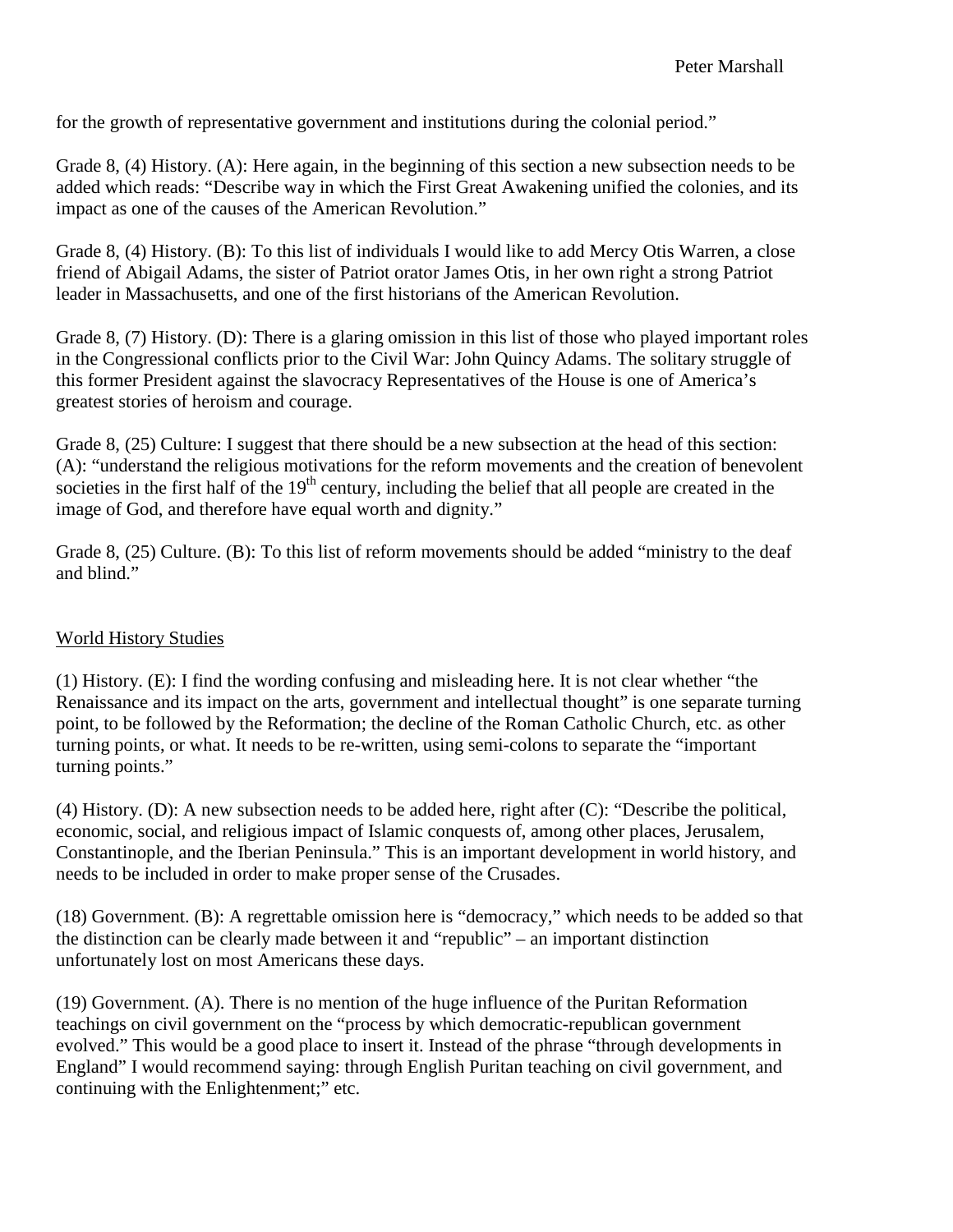# United States Government

(1) History. (A) I would recommend editing this by adding at the end of the sentence: "and how these ideas effected the formation of the U.S. Constitution."

(1) History. (B): I want to repeat and underscore Daniel Driesbach's remarks on this subsection, because I most emphatically agree with him when he says that it is imperative that both the Bible and William Blackstone's *Commentaries on the Law* be added to the list of sources that created the important documents of the Founding period. In his revealing article in the *American Political Science Review* #78 (March, 1984), Donald S. Lutz reported that the Bible was the authority most often quoted by the Founding Fathers during the formation of American government – slightly more than one third of the time. Specifically, the Biblical book of Deuteronomy was "cited almost twice as often as all of John Locke's writings put together," according to Lutz. (Donald S. Lutz, "The Relative Influence of European Writers on Late Eighteenth-Century American Political Thought," *American Political Science Rev*iew #78, March, 1984). Sir William Blackstone was the single most cited theorist in American political writing from the 1790s to the early 1800s. And between 1760 and 1805 only Baron Montesquieu of France was cited more frequently. In court cases between 1789 and 1828, Blackstone's Commentaries were cited 6.6% of the time, "more frequently than any other text" (Dennis R. Nolan, "Sir William Blackstone and the New American Republic: A Study of Intellectual Impact," *New York University Law Review* #51, November, 1976, 753).

(7) Government. (F): The mention of "beliefs and principles" here gives no examples, which is a serious omission. I would suggest that it be rewritten to say: "Explain how American society is impacted by these beliefs and principles reflected in the Declaration of Independence and the U.S. Constitution: the belief that "all men are created equal;" the principle that government is onlyh legitimate when it has "the consent of the governed;" the belief that there is a fixed moral law derived from God and nature; and the principle that government exists primarily to protect the Godgiven inalienable rights of every individual.

(15) Citizenship. I recommend editing this sentence by taking out the word "democratic" and simply have it read "in U.S. society." The problem here is that it tends to perpetuate the widespread misunderstanding that the U.S. is a democracy, whereas it is a republic.

# United States History Studies Since Reconstruction

(3) History. (A). The word "expansionism" should be retained, instead of using the word "imperialism." Rationale: Imperialism is a pejorative term, especially when used as an adjective: imperialistic. As commonly used by historians, the word imperialism reflects a certain political bias, whereas "expansionism" is a more neutral term, and more accurately reflects America's overseas dealings. The European nations were truly imperialistic in their dealings with African, Latin American, and Asian countries – militarily conquering large areas and folding them into their empires. In comparison to the conquer-and-hold practices of the Europeans, our beyond-the-borders adventures have been relatively minor. We returned to Mexico over half of the territory taken during the Mexican/American war, drawing the border only where we had claimed it to be before the war –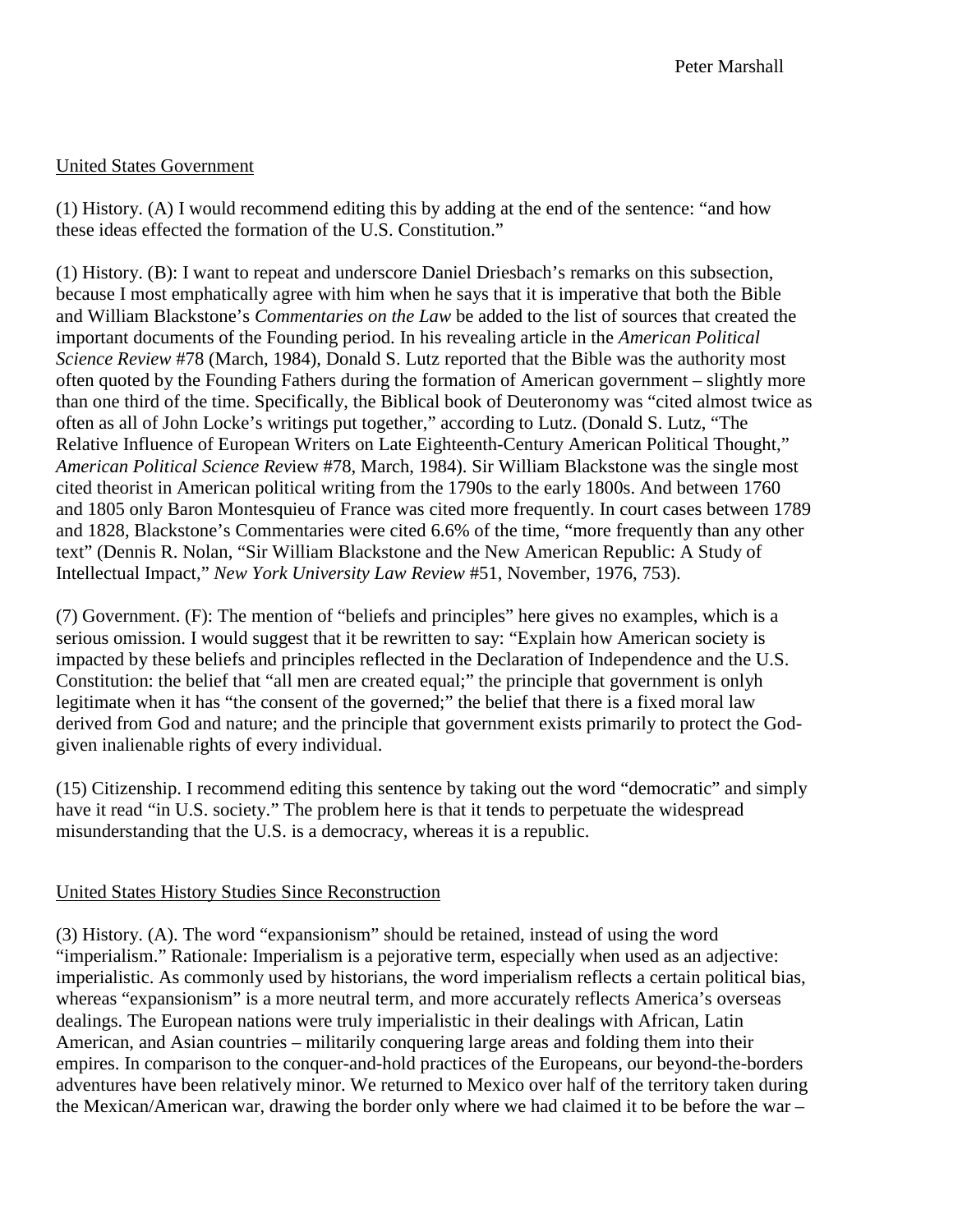the Rio Grande River. Off the continent we have taken only Hawaii into the Union. The Philippines were first a U.S. territory, then a commonwealth, and then given their independence in 1946. Puerto Rico is a self-governing commonwealth, as is the Northern Marianas. Guam and the U.S. Virgin Islands are territories.

(3) History. (B). Same as above – retain the word "expansionism."

(3) History. (D). This should be left in.

Rationale: This is the only mention of the American involvement in the battles of World War I and the contributions of individuals. John J. Pershing should be included, but also Sergeant York and and flying ace Eddie Rickenbacker.

(6) History. (D). According to comment [A47]Admiral Nimitz was supposed to be added here, but his name does not appear.

(7) History. (B). I emphatically agree with Comment [A54], which calls for the students to learn about the Verona Papers, which confirm as truth many of Senator McCarthy's accusations about Soviet spying in the U.S.

(8) History. (C). The list of "significant leaders and political activist organizations of the Civil Rights movement" (capitals should be used here) seems to be rather unbalanced toward a leftist political persuasion. If SNCC and AIM are going to be included, where is the NAACP?

(10) History. (B). I would like to edit this SE to read: Identify significant conservative advocacy organizations and individuals, such as Newt Gingrich, Jim Dobson (Focus on the Family), Phyllis Schlafly (Eagle Forum), Rush Limbaugh, the Moral Majority, and the National Rifle Association.

I personally do not have a problem with adding an SE that would include liberal organizations such as Planned Parenthood, Move On.org, and the Sierra Club, **provided** the students are made aware of Planned Parenthood's funding of abortion clinics.

(15) Economics. (D). I would like to edit this SE to read: Compare Herbert Hoover's and Franklin Roosevelt's approaches to resolving the economic effects of the Great Depression and evaluate the effectiveness of New Deal measures in ending it.

(22) Citizenship. (B). I think the objective of this SE is confused. What exactly is a "social leader?" (Someone who organizes the Christmas office party?) I agree with Comment [A111] in that the determining factor in selecting people seems to have been the desire to express diversity rather than accomplishments. The people listed were leaders, but I wouldn't call any of them "significant *political* and *social* leaders." First let's decide what *types* of leaders we want the student to learn about, and then pick some new examples.

(23) Culture. (A). The use of the word genre here is inappropriate. Genre means "a class or category of artistic endeavor having a particular form, content, or technique" (source: online dictionary). I think that "era" was the appropriate word, given that the object here seems to be to deal with works of art, music, and literature from different periods of U.S. history.